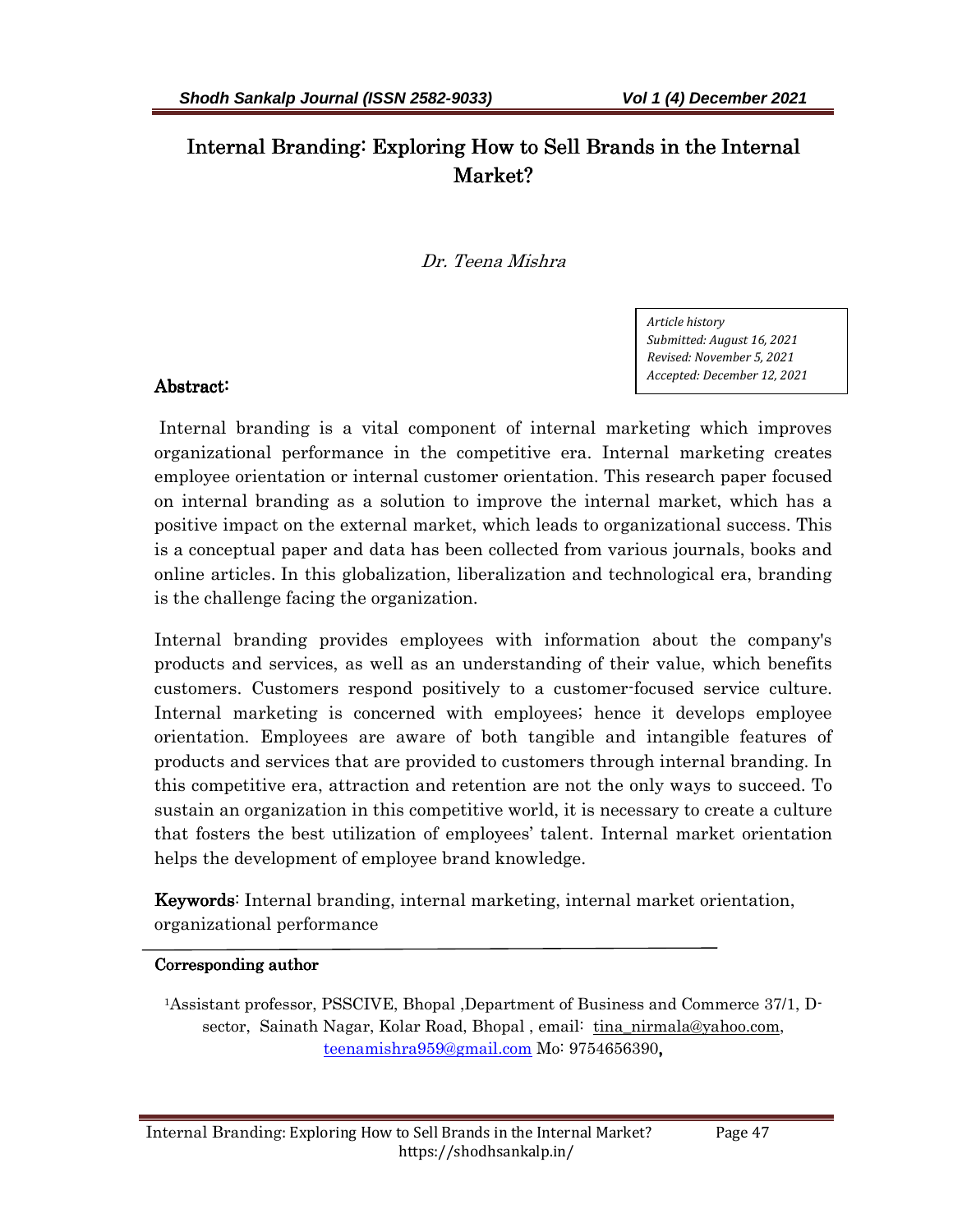#### Introduction

Internal marketing is one of the methods, tactics, or processes that has been demonstrated in various studies to aid in the growth and flourishing of firms. However, it is typical to measure it in the financial terms. Researchers and practitioners are striving to find out the impact of internal marketing and how to implement it successfully. The importance of internal or inhouse marketing is increasing, therefore various concepts associated with it are elaborated by the authors. Internal branding is one of the concepts that is attracting attention in the process of internal marketing implementation. Before selling products and services in the external marketplace, it is necessary to accept the quality of products and services provided by the internal people and fully utilize resources. Resources are defined as the elements and factors from which firms carry out their activities (Ceridwyn and Debra 2008). How to measure human investment is a challenging task. Therefore, the concept of internal branding is like a flying blind. Though there has been no attention driven to understand the added value of an organizations brand. Investment in an organizations' human capital is a priority for organizational success, especially in such a competitive global market. It is considered as a strategic weapon in the mission to gain an edge over competitors (Ceridwyn and Debra,2008).

Internal branding is the field of marketing, according to some authors (Tomasz and Gdanski, 2017). But this is the subject of interest of practitioners and researchers in the area of human resources and marketing to recognize the degree of involvement of organizations in the field of brand management, for example, internal branding, employee branding, and employer branding. In this reference, depicted that internal branding requires a broader integrative framework across marketing, human resource disciplines, and management (Tomasz and Gdanski , 2017).

### Objective of the Research

The objective of the research is to identify the role and relevance of internal branding in present competitive marketing scenario. It also investigates the different aspects and advantages of selling brands in the internal market.

### Literature Review

### 2.1 Internal Branding

According to the American Marketing Association, a brand can be called a name, design, term, symbol, or any other feature that recognizes one seller's good or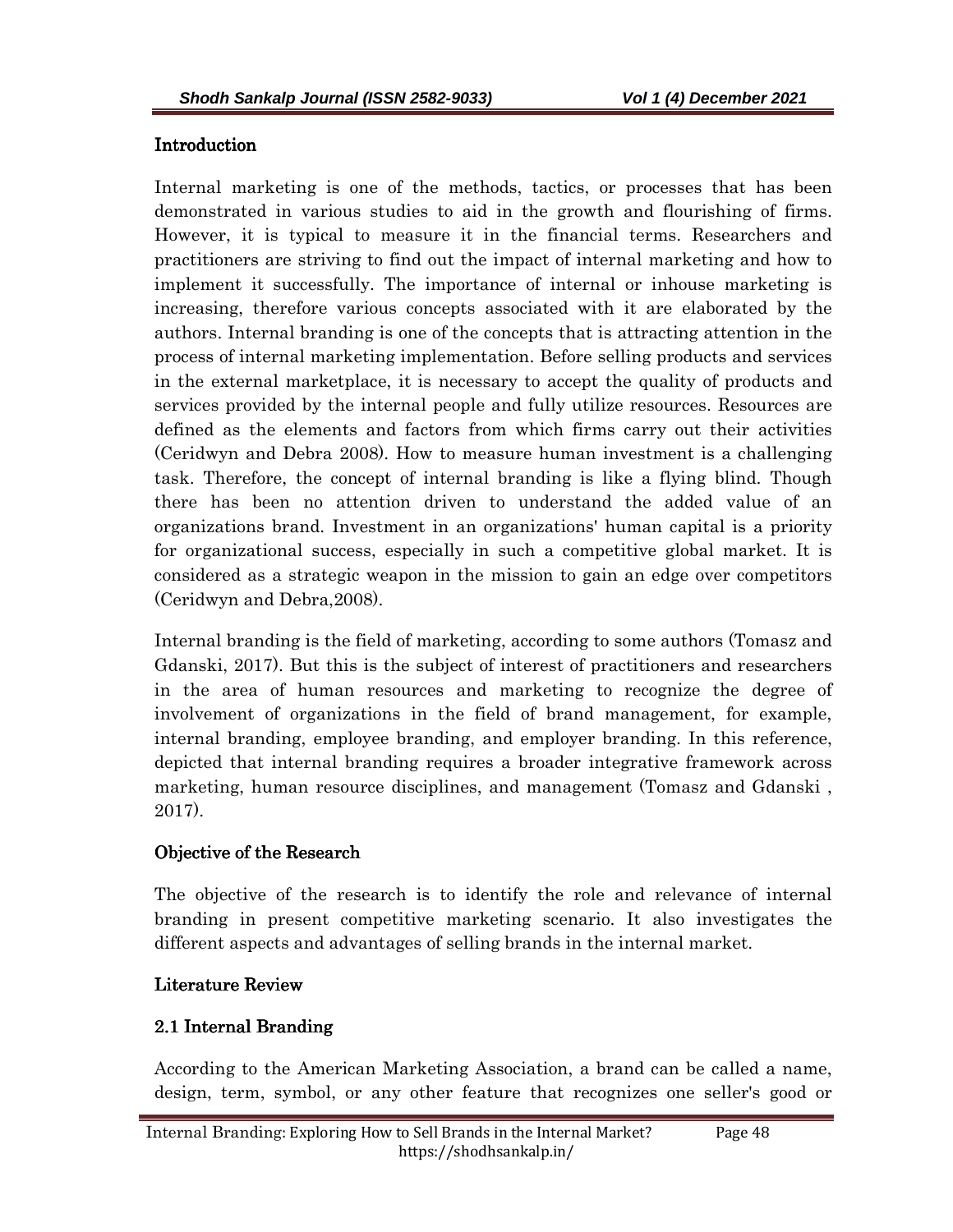service as unlike those of other sellers. Another approach described by Keller (2012) in which brand is treated as a transfer of value and experience (Tomasz and Gdanski, 2017). Internal branding is the continuous process through which employees understand the vision and mission of the organization. It assists in translating elements of the brand into physical employee behavior.

### 2.2. What are Internal Brands?

Internal brands are intangible in nature. It helps to identify employees of a particular company, product or individual. It often uses identifying markers to help create brand identities within the internal marketplace. It provides enormous value to the company or individual.

### 2.3 Internal Marketing and Internal Market

The internal market is the in house market of the organization where products and services are sold to internal people. According to Kotler, a product is offered to a market to satisfy a need or want (Kotler, 2000). He explained various products which are physical goods, services, experiences, events, people, places, properties, information, organizations, and ideas. Product policies comprise of programmes and services through which management can work with employees. Kotler explained products for the purpose of marketing. In the internal market, there are also products that are sold to internal people, which are job products introduced by Berry (Berry 1981). Further, explained by Abzari etal 2011 and Mishra 2021, redefined internal products and explained two categories of internal products. The first categories of products are those that are produced by the organization to sell to external customers, and the second category is those that are produced by the organisation to sell to internal customers, like job products.

Internal marketing is to enhance organizational performance, gain competitive advantage, improve organizational effectiveness, improve internal relationships, and build brand image. It is to utilize human resources to add value to the organization. Operant resources mean skills and knowledge that are supplied by the organization's human capital. Operant resources are invisible and intangible resources that are utilized by the organization to gain competitive advantage. Specialized skills and knowledge are the key to gaining competitive advantage in the organization (Ceridwyn and Debra, 2008). The main objective of internal marketing is to enhance the service quality of the organization that leads to organizational development. It is the exchange process of adding value to the organizational products and services by selling them in the internal market. The basic concept is that before selling products in the external market, it is essential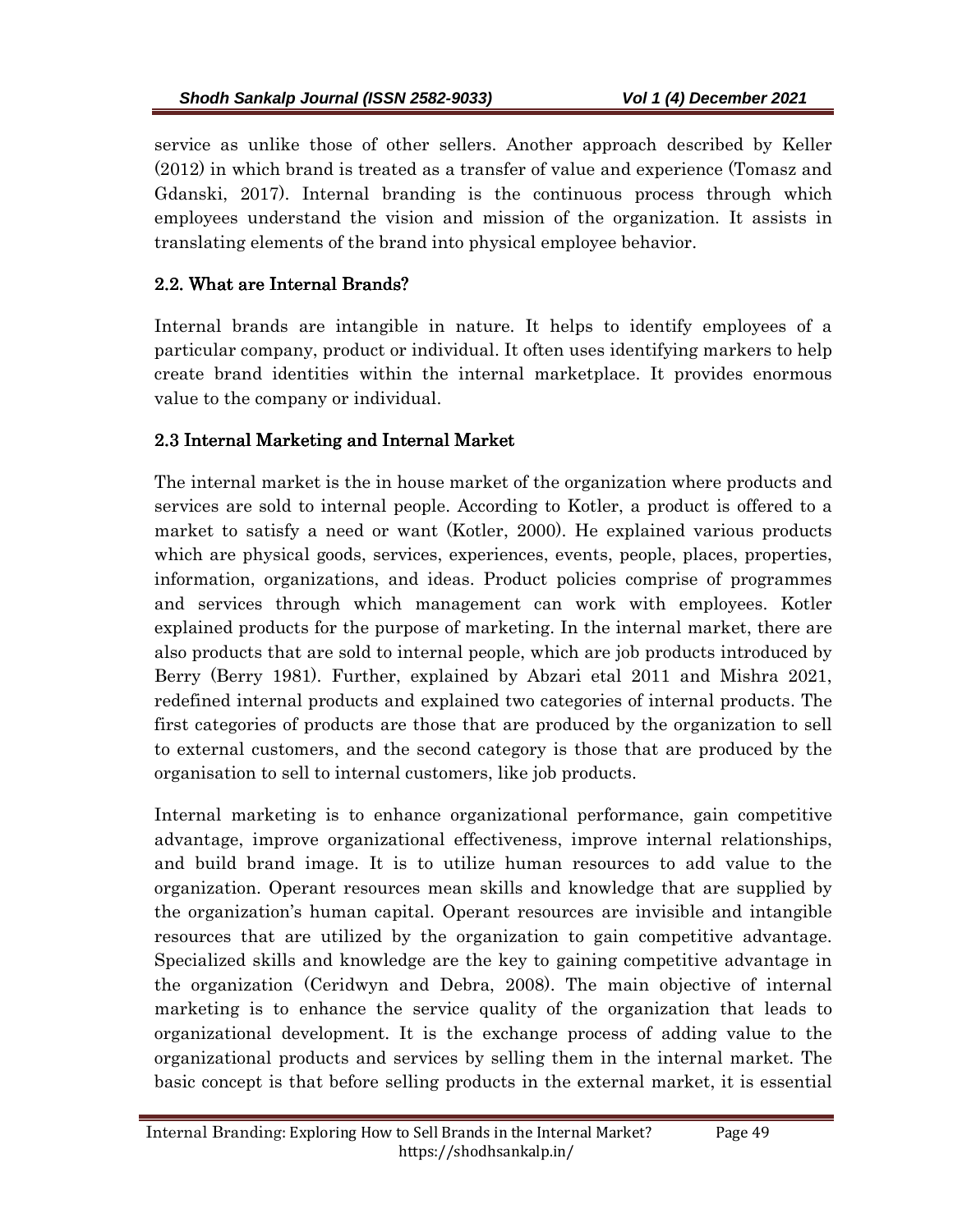to sell them in the internal market. The competition in the internal market is healthy as it does not depress anyone. To increase the value of the external market, it is necessary to increase the value of the internal market first.

## 2.4 Exchange Logic

According to the new exchange model of internal marketing organizational, as a marketer selling jobs to internal customers by motivating them and employees as a customer purchasing a job and paying in the form of psychic cost, time cost, etc. On the other hand, employees as marketers sell their services and organizations as customers pay in the form of monetary and non-monetary benefits. Therefore, in the internal market, employees and organizations are both treated as customers and marketers (Mishra 2018b).

# 2.5 Selling Brands in the Internal Market

Internal marketing is one of the strategies or practices to improve inhouse marketing. According to Lings, internal marketing is to improve interaction between customers and internal suppliers to improve the quality of the products and services. It is a practice that develops human resources to bring change to the organizational system. Internal marketing is related to customer satisfaction, as depicted by Soheila et al (2018). He also emphasized that there are a few practical implications explained by the organizations. Initiatives for the internal orientation guide employees to improve service quality and bring the brand to life (Ceridwyn and Debra, 2008).

Internal branding is the procedure of exposing employees to branding communication so that they better recognize the core brand values and find out the role of internal branding as a device to enhance and promote a service employee's quality commitment. Quality commitment is the employees' recognition and loyalty to brand quality goals. A survey showed a positive impact of internal branding on service employees' quality commitment (Shamaila and Sahar 2012).

Internal branding is the way to achieve consistency with the external brand and also encourage brand commitment and the possibility of a brand championship among employees. Therefore, internal branding can be recognized as a specific tool and placed in the broader context of internal marketing (Mahnert, and Torres, 2007).

One of the vital roles of the internal branding process is to ensure that employees transform brand messages into brand reality for external stakeholders. Despite little research on the outcomes of internal branding, some research suggests that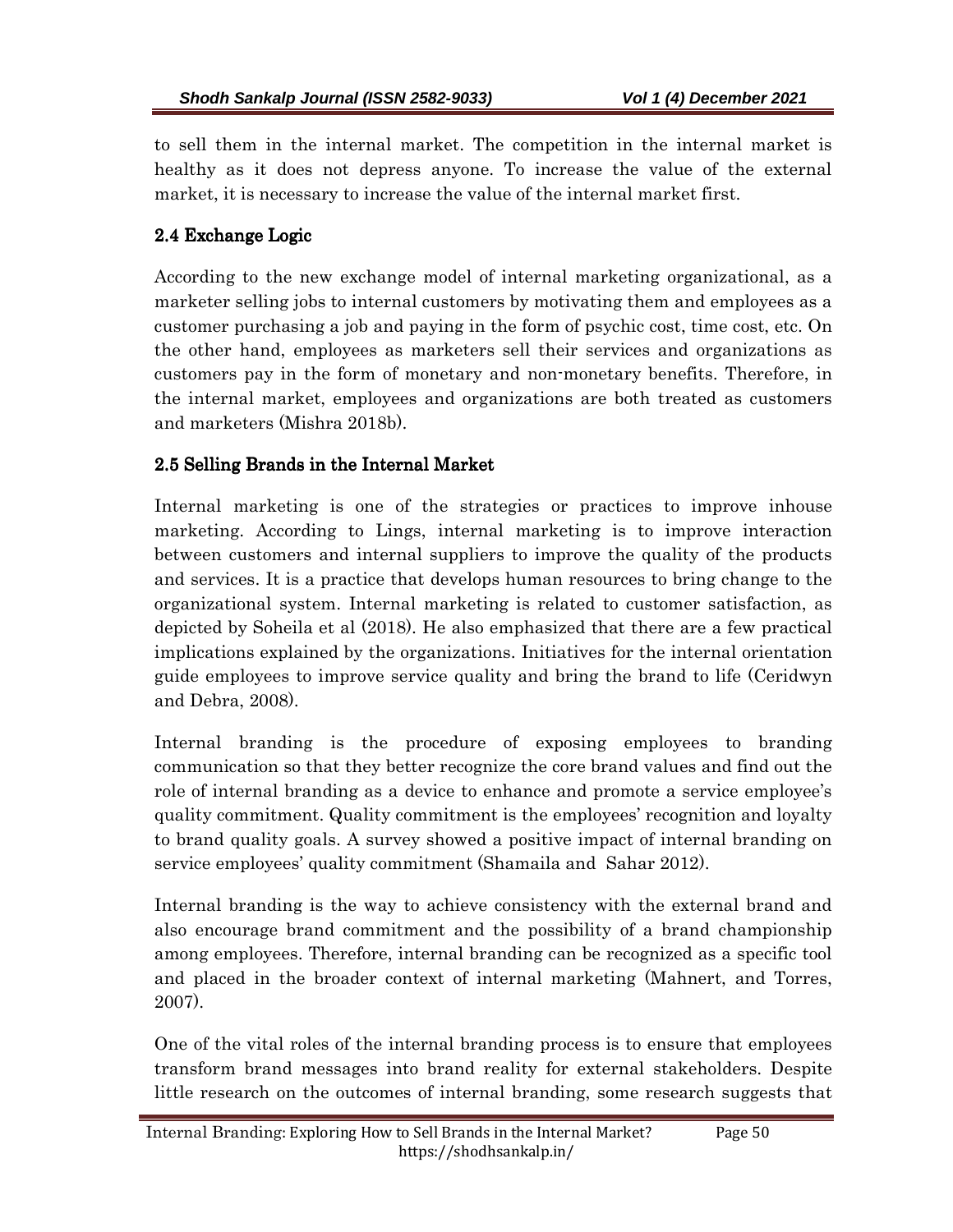internal communication can be instrumental in successful implementation of an internal branding strategy (Iyer et al. ,2018) . Also, Thompson et al. 1999 suggested internal communication and training are the crucial factors in the procedure of internalization of brand values by employees. The idea of a brand is explained in terms of the market and the consumer. Nevertheless, various entrepreneurs are looking for a means to define their brand based on their brand experience. Brand value can be communicated anywhere, i.e. the market, within the organization, outside the organization. It is vital that the messages of value are activated within internal corporate communication. It is proven in the literature that employees are influential on customers and other stakeholders' brand perceptions. This impact should be well thought out in the context of delivering both functional and emotional values ( Punjaisri et al. 2009, Tomasz and Gdanski (2017).

Tomasz and Gdanski (2017) studied to find out the degree of implementation of internal branding in the context of corporate communication and the results proved low assessment in the surveyed organizations. Smruti and Sasmita (2019) reviewed the antecedents of internal branding and its various dimensions. also examined the meaning of internal branding from the main idea of internal marketing. This study also described various determinants of internal branding assumed by Punjaisri et al. 2009 It is found that HR involvement, training, communication, job satisfaction, leadership, and motivation create the internal brand stronger, which aids in the fulfillment of external customer desires. In this situation, human resources are the basic source of gaining competitive advantage in the organization (Smruti and Sasmita 2019). This study also explores the brandoriented leadership of top management as an important driver of the internal branding process and an indirect predictor of employees' commitment. Using a sample of 226 hospitality employees working in a European hotel chain, the results indicated that employee brand knowledge, employee-brand fit, and psychological contract fulfillment fully mediate the relationship between brand-oriented leadership and brand commitment. The results support the importance of top management's leadership in internal branding and its role in achieving employees' emotional attachment to the brand. We also suggest that, for leadership to enhance commitment, leaders must compel employees to possess brand-relevant knowledge, share similar brand values, and perceive their psychological contract as being fulfilled (Terglav et al 2016).

Javida etal., (2016), researched to find out the relationships between brand citizenship behavior, job satisfaction and commitment. The correlation test revealed that there is a significant relationship between internal brand management and brand citizenship behavior. The results revealed that internal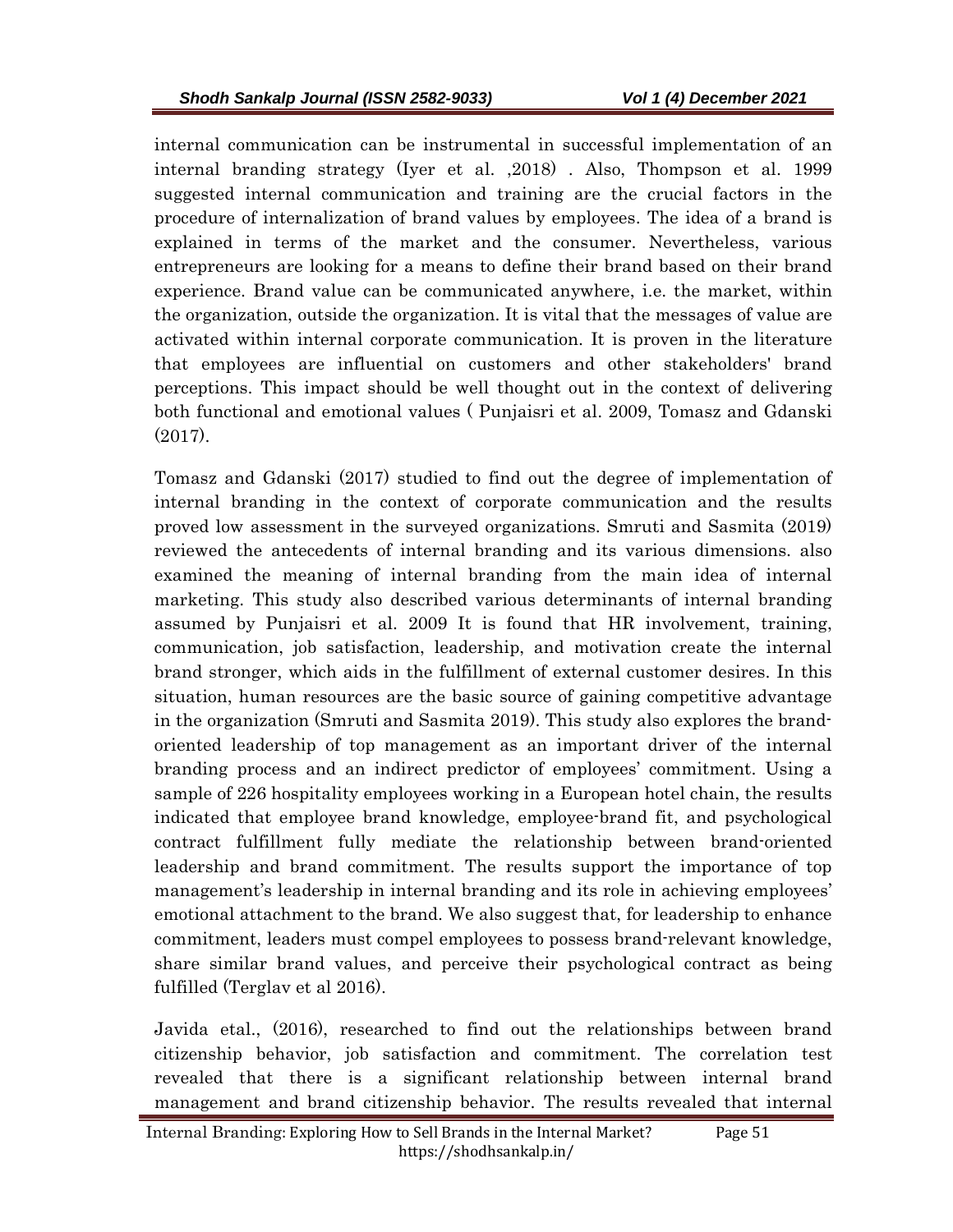brand management and job satisfaction have a positive and vital relationship at a 99% confidence level. This result is similar to the findings of Javida, (2016) who proved a significant relationship between brand recognition factors, brand commitment, brand loyalty, brand performance and internal branding in the insurance sector . Iyer et al. (2018) studied the determinants of brand performance. They examined the relationships between internal branding with the three brand management issues that have been discussed in the literature Internal branding works as a facilitator for brand orientation and the strategic brand management process, which has an impact on brand performance. It was also revealed that brand orientation, strategic brand management, and internal branding are directly linked with brand performance. Internal branding partially facilitates the relationship between brand orientation, strategic brand management, and brand performance (Iyer et al. 2018).

A survey of 314 UK-based nonprofit organizations was conducted by Gordon 2017 and found that brand orientation leads to the development of internal branding mechanisms. They also studied mediating effect of brand orientation on extra-role employee brand building behavior. The results also revealed an inverted U-shaped relationship between internal branding mechanisms and extra-role employee brand-building behaviors Adileh and Cengel (2019) et al., conducted an empirical study on internal branding and brand commitment and found a strong effect of internal branding mechanisms on employee brand commitment. This study also revealed differences in employees' perspectives on internal branding mechanisms and employee brand commitment depending on their work experience and income. In this reference, Punjaisri et. al. described how internal branding mechanisms affect employees attitudinally through brand identification, brand commitment, and brand loyalty (Punjaisri (2008) Adileh and Engel, 2019).

The rationale behind the relationship. Between the various dimensions that cause and affect the internal branding mechanism was studied by Jasmine and Sudhahar (2019). They studied a conceptual framework for the internal branding process which is based on the typical review of relevant literature in the field. A brand is more than a "recognition factor" as it is more of a "feeling good" factor that forms a strong relationship. The major aim of this study is to discover the causal factors and the effect factors of internal branding. The dimensions identified in the conceptual study reinforce the implications for marketing practitioners to identify the role of employees in brand building efforts as necessary as acknowledging customers to endure competitive advantage. This brings the dual identity of internal branding which persists between human resource management and marketing.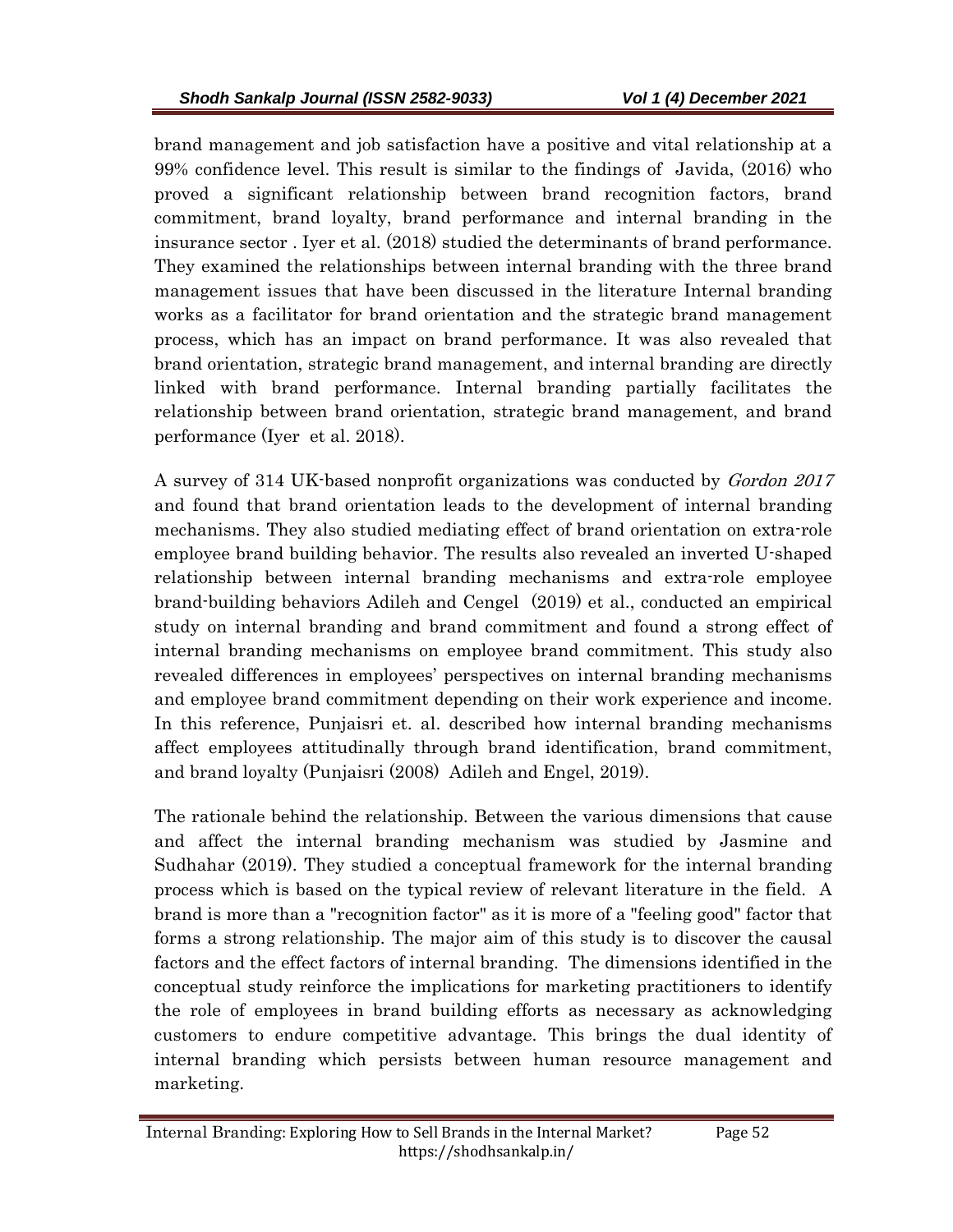Internal branding is found to have a positive impact on the attitudinal and behavioral aspects of employees. Employees' brand commitment does not have a statistically important relationship with employees' brand performance. Internal communication improves brand knowledge and role clarity. External communication and employee experience with the brand positively affect the brand community of the employees (Punjaisri et al. 2009).

In one of the studies of internal marketing practices on the internal branding practices in the private banking sector in Turkey revealed that internal marketing practices affect internal branding practices. Another vital result of the research is that employees who are motivated and trained in internal marketing practices are a significant factor in the success of the branding process of their affiliated business (Ünal and Akyol 2019).

 Amue, and Ikechukwu (2014) investigated the collective influence of drivers of internal branding on the fast-food sector. They concluded that brand promise delivery is anchored on good understanding of the brand promise and employee commitment to the brand promise. His research mentioned that fast food firm managers should educate new and existing employees internally about the company's brand promise to enable them to share the company's value and be committed to the brand promise, which will improve higher brand performance.

 Madhusudhan and Sheena (2020) examined the relationship between internal branding and organizational citizenship behaviors of front-line employees (FLEs) engaged in public sector banks in India. 126 FLEs data were collected through convenience sampling, and relationships were examined through structural equation modelling. The results indicate that internal branding manifested by internal communications, training, and rewards significantly influences organizational citizenship behaviors towards individuals and organizations. Challenged by demanding contextual conditions, public sector organizations struggle to succeed in internal branding. The effects of value congruence in internal communication and positive organizational practices on employees' brand perceptions was studied by the Leijerholt,et al. (2020) and demonstrate the importance of value congruence and positive organizational practices for facilitating employees' brand identification, brand pride, and brand commitment. Various studies discussed the importance of internal branding and various factors linked with it. More studies required in this field to implement it for the success of the internal marketing.

### 3. Research Methodology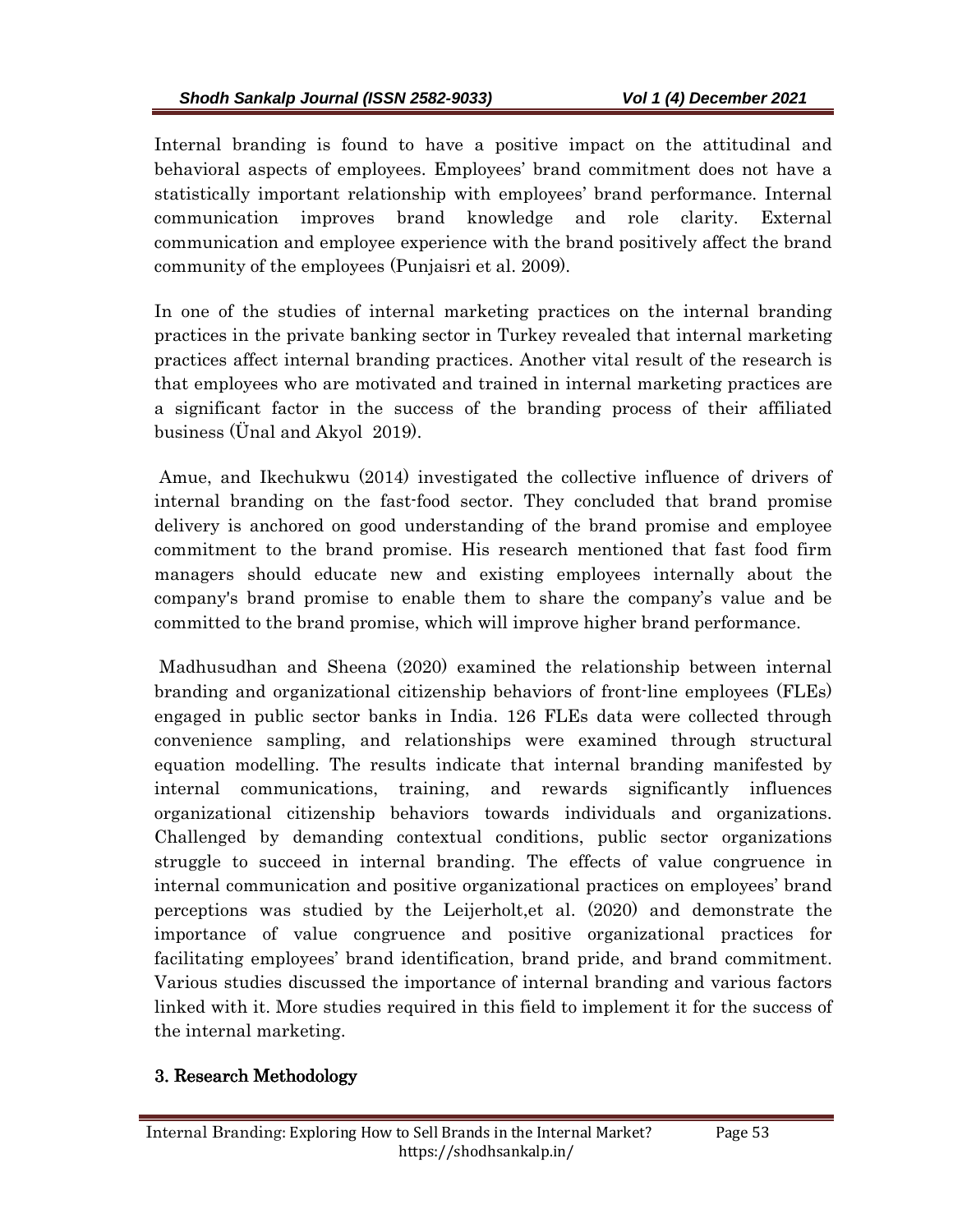The purpose of this research is to explore the selling brands in the internal market. To achieve the objective of the research, an exploratory method of research was used. Data was collected from research papers, books, journals and other secondary sources.

### 4. Discussion and Analysis

Selling brands in the internal market plays a vital role for the organizational growth and development. For the purpose of the study exploratory method has been selected. Internal branding is the way of exposing internal customers or employees for brand communication. It is a device to promote a service employee's quality commitment. This is the best means to achieve consistency with the external brand. This concept included in the internal marketing.

There are various studies on internal branding that proved to be a positive practice for facilitating employees' brand identification, brand commitment and brand pride. However, there is a need to clarify this concept for the proper implementation in the internal marketing context. Internal marketing is one of the growing notions that strengthen organizational system. It motivates and satisfy internal customers and improves internal market successfully. In the internal market there is an exchange between the internal customers and internal suppliers. Internal branding concept is linked with various other concepts like training, internal communication, reward, brand loyalty, brand recognition, attitude and behavior for the organizational growth and development. Internal branding improves internal market and plays a vital role for gaining a competitive advantage. It works important role to compete in the marketplace. This study analyzed that internal marketing is the most important component of internal marketing to improve the internal market as well as improve organizational development.

### 5. Conclusion

Internal branding, according to this study, is critical for gaining a competitive edge and ensuring the organization's long-term success. The concept assumes that before selling things to the external market, they must first be sold in the internal market.

Internal branding is the ongoing process of internalizing an organization's brand so that it can compete in the marketplace. This concept is applicable to both the service and manufacturing industries, as both deal with internal and external personnel. Organizations deal with internal branding in a variety of ways, but the end goal is to generate a positive image and attitude toward the organization, as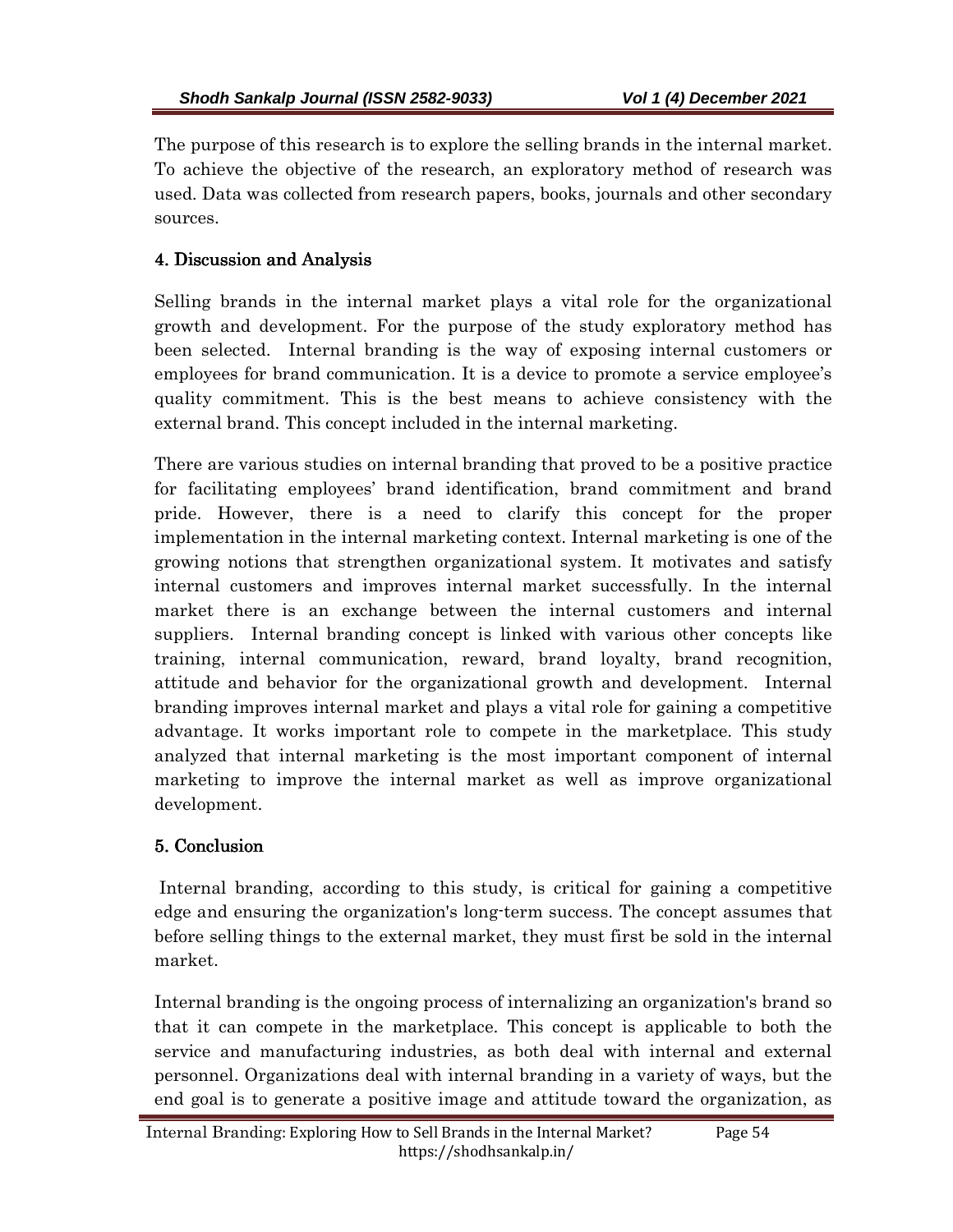well as a good work culture and environment. There are little studies that gives direction of its implementation however various studies proved that it is beneficial concept and linked with various factors like brand commitment, brand promise, internal communication, training, reward, brand recognition, brand loyalty, employee attitude and behavior for the organizational growth and development.

#### Acknowledgement

The authors are thankful to the anonymous referees of the journal for their handy suggestions to improve the quality of the article.

### Declaration of Conflict of Interest

The authors declared no potential conflicts of interest with respect to the research, authorship, and/or publication of this article.

### Funding Funding

The author received no financial support for the research, authorship, and/or publication of this article.

### References

Abzari, M., Ghorbani, H., & Madani, F. A. (2011). The effect of internal marketing on organizational commitment from market-orientation viewpoint in hotel industry in Iran. International Journal of Marketing Studies, 3(1), p147.

Adileh N . and Özgür,C. (2019). Internal Branding And Brand Commitment: The Role of Years Of Experience & Monthly Income, *International Journal of* Commerce and Finance, Vol. 5, Issue 1, 2019, 79-91.

Ahmed PK, Rafiq, M (2002). A Meta –model of internal marketing. In: Varey RJ, Lewis BR (eds.), *Internal marketing: Directions for Management* London: Routledge. pp. 223-237.

Amue, G J. & Ikechukwu, A.F. (2014). Internal Branding Initiatives and Brand Performance: An Empirical Investigation of Fast-Food Industry in Nigeria, International Journal of Business and Management Invention ISSN (Online): 2319 – 8028, ISSN (Print): 2319 – 801X www.ijbmi.org Volume 3 Issue 9, PP.32-40.

Berry, L. L. (1981). The employee as Customer. Journal of Retailing Banking, 3(1), 33–40. Berry, L. L., & Parasuraman, A. (1991). Competing through quality. New York, USA: Free Press.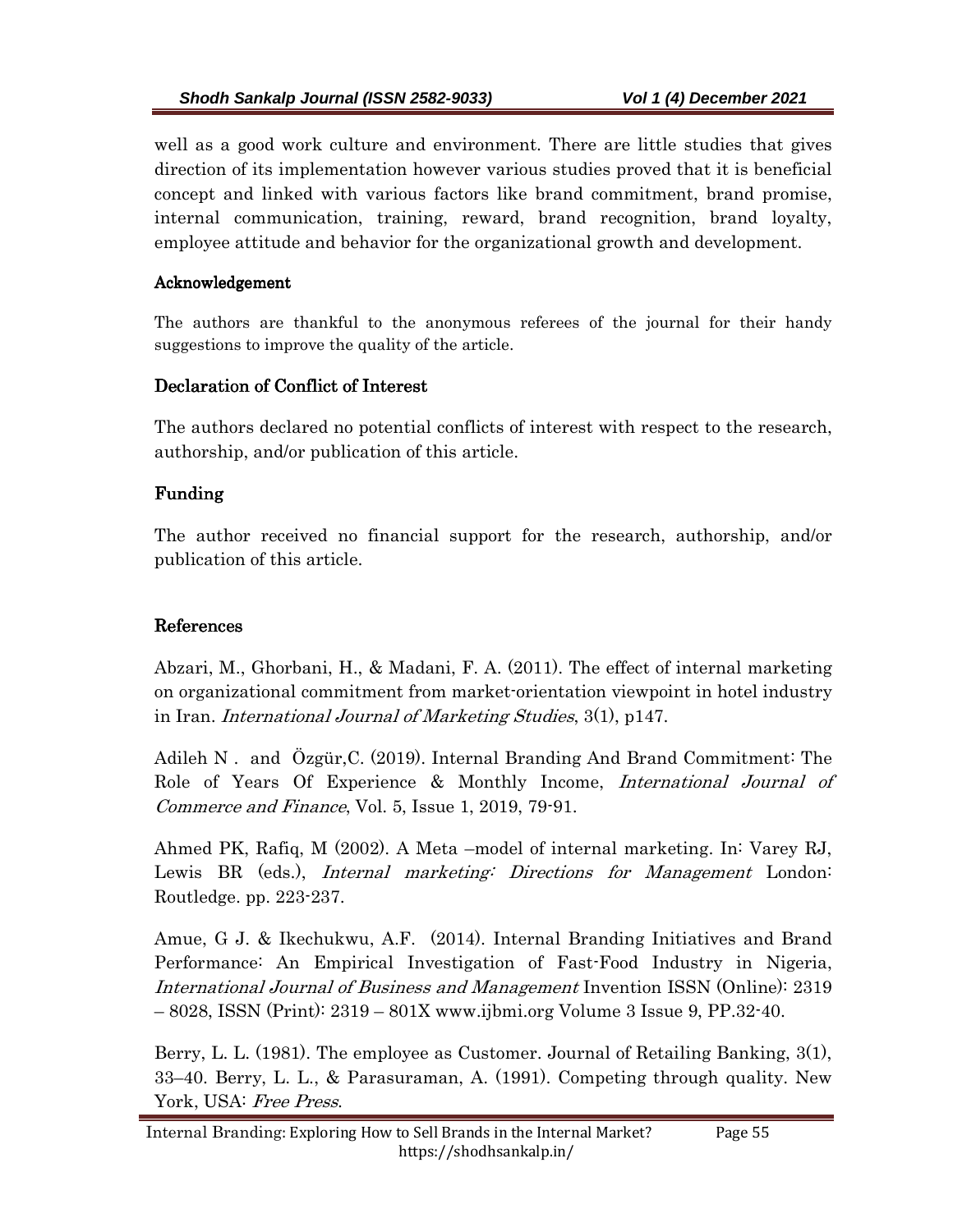Ceridwyn, K.and Debra,G. (2008), Internal branding: Exploring the employees' perspective, Journal of Brand Management.

Gordon, L., Wai W.K., Chapleoc, C. (2017). Managing employee attention and internal branding, Journal of Business Research, 1–11.

Iyer, P. et al (2018), 'Determinants of brand performance: the role of internal branding' Macmillan Publishers Ltd. https://doi.org/10.1057/s41262-018-0097-1

Javida,M., Soleimani,F. ,Monfareda,A., Aghamoosa,R. (2016). Internal Brand Management Relationship with Brand Citizenship Behavior, Job Satisfaction and Commitment in Saipa Teif Company, Procedia Economics and Finance 36, 408-413.

Jasmine,S. and Sudhahar, J. C. (2019) Dimensions of Internal Branding -A conceptual study, Journal of Management, vol. 6, issue 1, pp.177-185 ISSN Print: 2347-3940 and ISSN Online: 2347-3959.

Kanchan,G. (2018). Internal branding in the service sector: A conceptual framework, Global Business and Management Research: An International Journal Vol. 10, No. 4.

Kotler P. (2000) Marketing Management. Upper Saddle River, N.J.: Prentice Hall.

Leijerholt,U, Biedenbach,G. & Hultén,P. (2020): Internal brand management in the public sector: the effects of internal communication, organizational practices, and PSM on employees' brand perceptions, Public Management Review, DOI: https://doi.10.1080/14719037.2020.1834607

Madhusudhan, G. and Sheena (2020), 'Internal branding and organizational citizenship behaviours: Evidence from public sector banks, Indian Institute Of Management Kozhikode' 04th International Conference on Marketing, Technology & Society 2020, https://www.iimk.ac.in/research/markconf20/

Mahnert, K, F and Torres, A M (2007) 'The BrandInside: The Factors of Failure and Success in Internal Branding Special Issue on Irish Perspectives on Marketing Relationships and Networks'. Irish Marketing Review, 19 (1 & 2):54-63.

Mishra, T. (2018a). Internal marketing mix is myth or reality, International Journal of Latest Technology in Engineering, Management & Applied Science (IJLTEMAS) Volume VII, Issue V, May 2018 | ISSN 2278-2540.

Mishra,T. (2018b)"Diamond shape model Advanced model of Service triangle" Published in International Journal of Trend in Scientific Research and